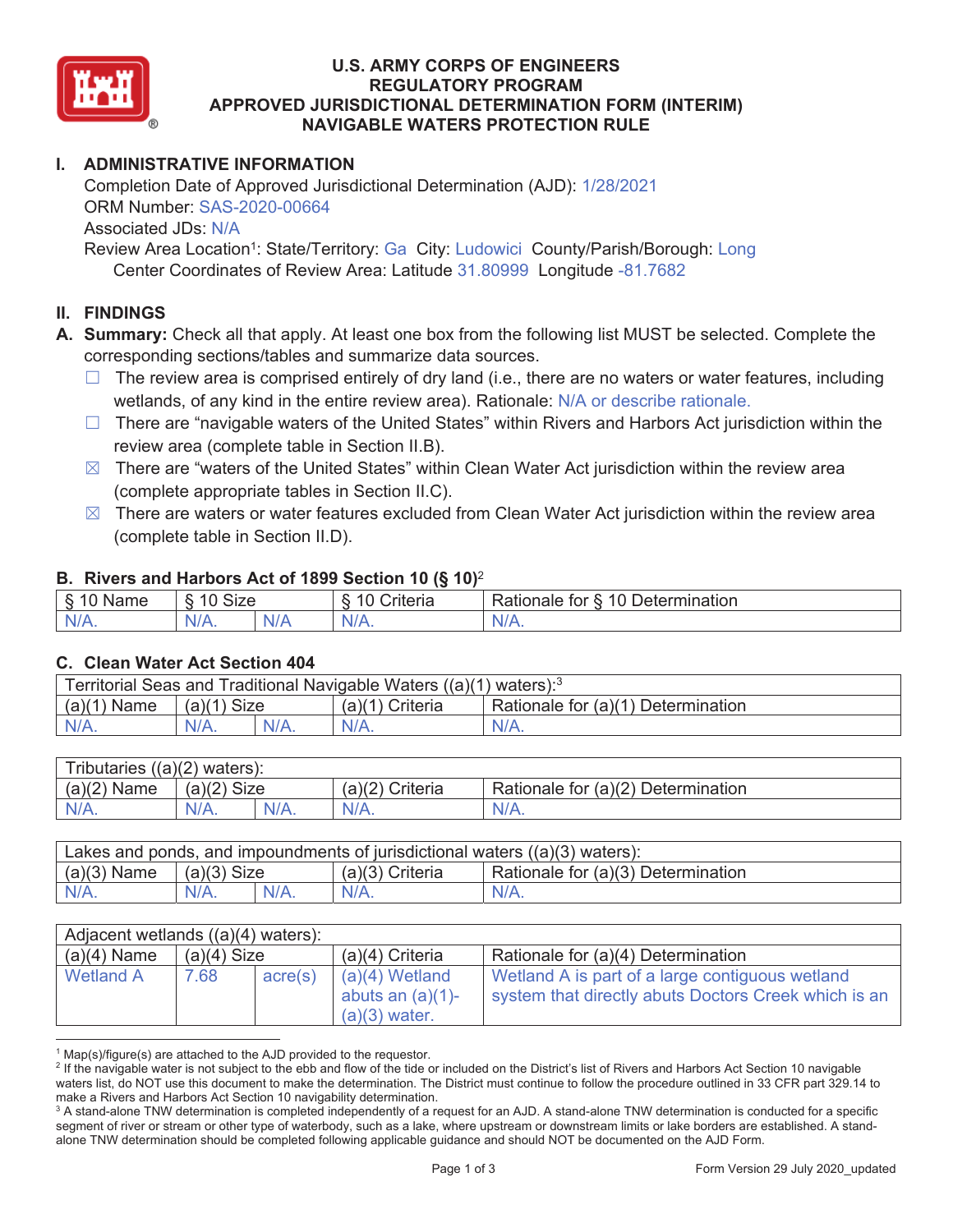

#### **U.S. ARMY CORPS OF ENGINEERS REGULATORY PROGRAM APPROVED JURISDICTIONAL DETERMINATION FORM (INTERIM) NAVIGABLE WATERS PROTECTION RULE**

| Adjacent wetlands $((a)(4)$ waters): |               |                  |                                                            |                                                                                                                                                                                           |  |  |
|--------------------------------------|---------------|------------------|------------------------------------------------------------|-------------------------------------------------------------------------------------------------------------------------------------------------------------------------------------------|--|--|
| $(a)(4)$ Name                        | $(a)(4)$ Size |                  | $(a)(4)$ Criteria                                          | Rationale for (a)(4) Determination                                                                                                                                                        |  |  |
|                                      |               |                  |                                                            | (a)(2) tributary of the Altamaha River located south<br>of the AJD review area                                                                                                            |  |  |
| <b>Wetland 1A</b>                    | 12.17         | $\text{acre}(s)$ | $(a)(4)$ Wetland<br>abuts an $(a)(1)$ -<br>$(a)(3)$ water. | Wetland A is part of a large contiguous wetland<br>system that directly abuts Doctors Creek which is an<br>(a)(2) tributary of the Altamaha River located south<br>of the AJD review area |  |  |

## **D. Excluded Waters or Features**

| Excluded waters $((b)(1) - (b)(12))$ : <sup>4</sup> |                       |                  |                                                                                                                                                                                                                                                   |                                                                                                                                                                                                                                                                                                                                                                                                  |
|-----------------------------------------------------|-----------------------|------------------|---------------------------------------------------------------------------------------------------------------------------------------------------------------------------------------------------------------------------------------------------|--------------------------------------------------------------------------------------------------------------------------------------------------------------------------------------------------------------------------------------------------------------------------------------------------------------------------------------------------------------------------------------------------|
| <b>Exclusion Name</b>                               | <b>Exclusion Size</b> |                  | Exclusion <sup>5</sup>                                                                                                                                                                                                                            | Rationale for Exclusion Determination                                                                                                                                                                                                                                                                                                                                                            |
| <b>Wetland 1C</b>                                   | 3.14                  | $\text{acre}(s)$ | $(b)(1)$ Non-<br>adjacent wetland.                                                                                                                                                                                                                | Wetland 1C is not adjacent to any $(a)(1)-(a)(3)$<br>waters as defined by the NWPR. The wetland<br>does not abut any $(a)(1)-(a)(3)$ waters, is not<br>inundated by any $(a)(1)-(a)(3)$ waters in a typical<br>year, is physically separated from all $(a)(1)-(a)(3)$<br>waters, and does not have a direct hydrologic<br>surface connection to any $(a)(1)-(a)(3)$ waters in<br>a typical year. |
| <b>Wetland 1D</b>                                   | 0.49                  | acre(s)          | $(b)(1)$ Non-<br>adjacent wetland.                                                                                                                                                                                                                | Wetland 1D is not adjacent to any $(a)(1)-(a)(3)$<br>waters as defined by the NWPR. The wetland<br>does not abut any $(a)(1)-(a)(3)$ waters, is not<br>inundated by any $(a)(1)-(a)(3)$ waters in a typical<br>year, is physically separated from all $(a)(1)-(a)(3)$<br>waters, and does not have a direct hydrologic<br>surface connection to any $(a)(1)-(a)(3)$ waters in<br>a typical year. |
| Pond 1                                              | 0.31                  | $\text{acre}(s)$ | $(b)(8)$ Artificial<br>lake/pond<br>constructed or<br>excavated in<br>upland or a non-<br>jurisdictional<br>water, so long as<br>the artificial lake<br>or pond is not an<br>impoundment of<br>a jurisdictional<br>water that meets<br>$(c)(6)$ . | Pond 1 is an artificial pond that appears to have<br>been excavated in an upland area and is<br>surrounded by upland. No evidence was<br>observed in the field or in the electronic record to<br>indicate that Pond 1 was constructed in a<br>jurisdictional water.                                                                                                                              |

## **III. SUPPORTING INFORMATION**

<sup>4</sup> Some excluded waters, such as (b)(2) and (b)(4), may not be specifically identified on the AJD form unless a requestor specifically asks a Corps district to do so. Corps districts may, in case-by-case instances, choose to identify some or all of these waters within the review area. 5

<sup>&</sup>lt;sup>5</sup> Because of the broad nature of the (b)(1) exclusion and in an effort to collect data on specific types of waters that would be covered by the (b)(1) exclusion, four sub-categories of (b)(1) exclusions were administratively created for the purposes of the AJD Form. These four sub-categories are not new exclusions, but are simply administrative distinctions and remain (b)(1) exclusions as defined by the NWPR.